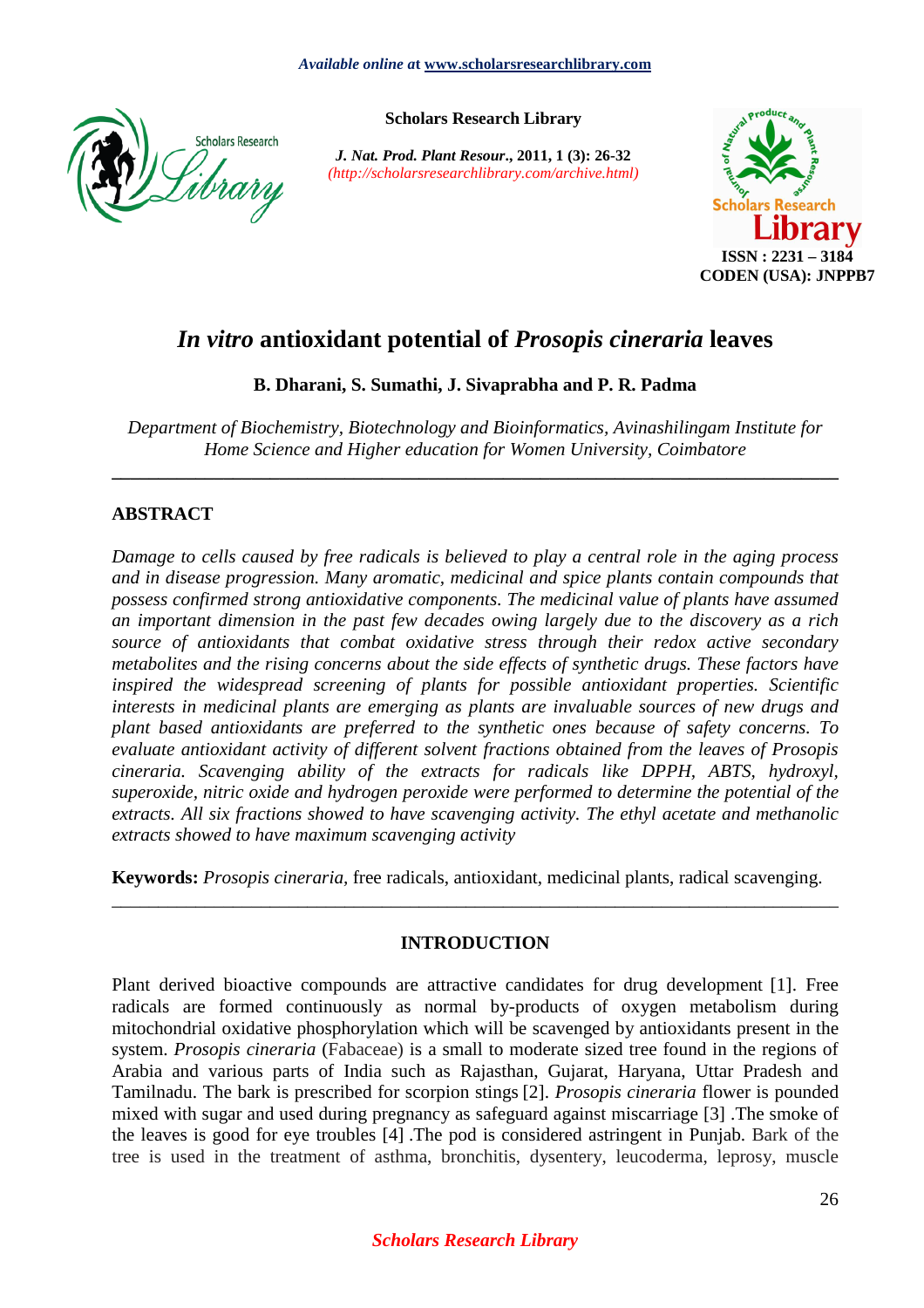tremors and piles [5, 6] .The plant is recommended for the treatment of snakebite. However, to date no research on antioxidant properties of the *Prosopis cineraria* have been scientifically documented. In this study we report the antioxidant activities of various extracts of *Prosopis cineraria* leaf.

*\_\_\_\_\_\_\_\_\_\_\_\_\_\_\_\_\_\_\_\_\_\_\_\_\_\_\_\_\_\_\_\_\_\_\_\_\_\_\_\_\_\_\_\_\_\_\_\_\_\_\_\_\_\_\_\_\_\_\_\_\_\_\_\_\_\_\_\_\_\_\_\_\_\_\_\_\_\_*

#### **MATERIALS AND METHODS**

#### **Extract preparation**

The leaves of *Prosopis cineraria* were collected fresh, rinsed with tap water and blotted dry using a filter paper and used for extract preparation. The components present in the leaves were extracted using solvents of increasing polarity, from non polar to polar (Petroleum ether, Benzene, Chloroform, Ethyl Acetate, Methanol and Aqueous Extract) using Soxhlet apparatus. The extract was evaporated and the residue obtained was dissolved in Dimethyl sulfoxide (20mg/20 µl) and further used for various *in vitro* assays.

**Figure1:** *Prosopis cineraria* **leaves** 



#### **Chemicals**

All chemicals and solvents used were of analytical grade.

#### **Diphenyl picryl Hydrazyl (DPPH) radical scavenging activity**

The radical scavenging and antioxidant potential of the plant extracts were determined by the ability of plant extracts to scavenge the stable free radical DPPH and convert it into Diphenyl picryl hydrazine. The degree of decolorization from purple to yellow color was measured spectrophotometrically at 517 nm [7]. 500 $\mu$ l of 0.3mM DPPH prepared in methanol was mixed with 2.5 ml of extracts. The reaction mixture was mixed well and left in dark at room temperature for 30 min. The absorbance was measured spectrophotometrically at 517 nm. The scavenging ability of the plant extract was calculated using this equation;

DPPH Scavenging activity (%) =  $[(Abs\ control - Abs\ sample)] / (Abs\ control)] \times 100$ 

where Abs control is the absorbance of DPPH + methanol; Abs sample is the absorbance of DPPH radical + sample (i.e. extract).

## *Scholars Research Library*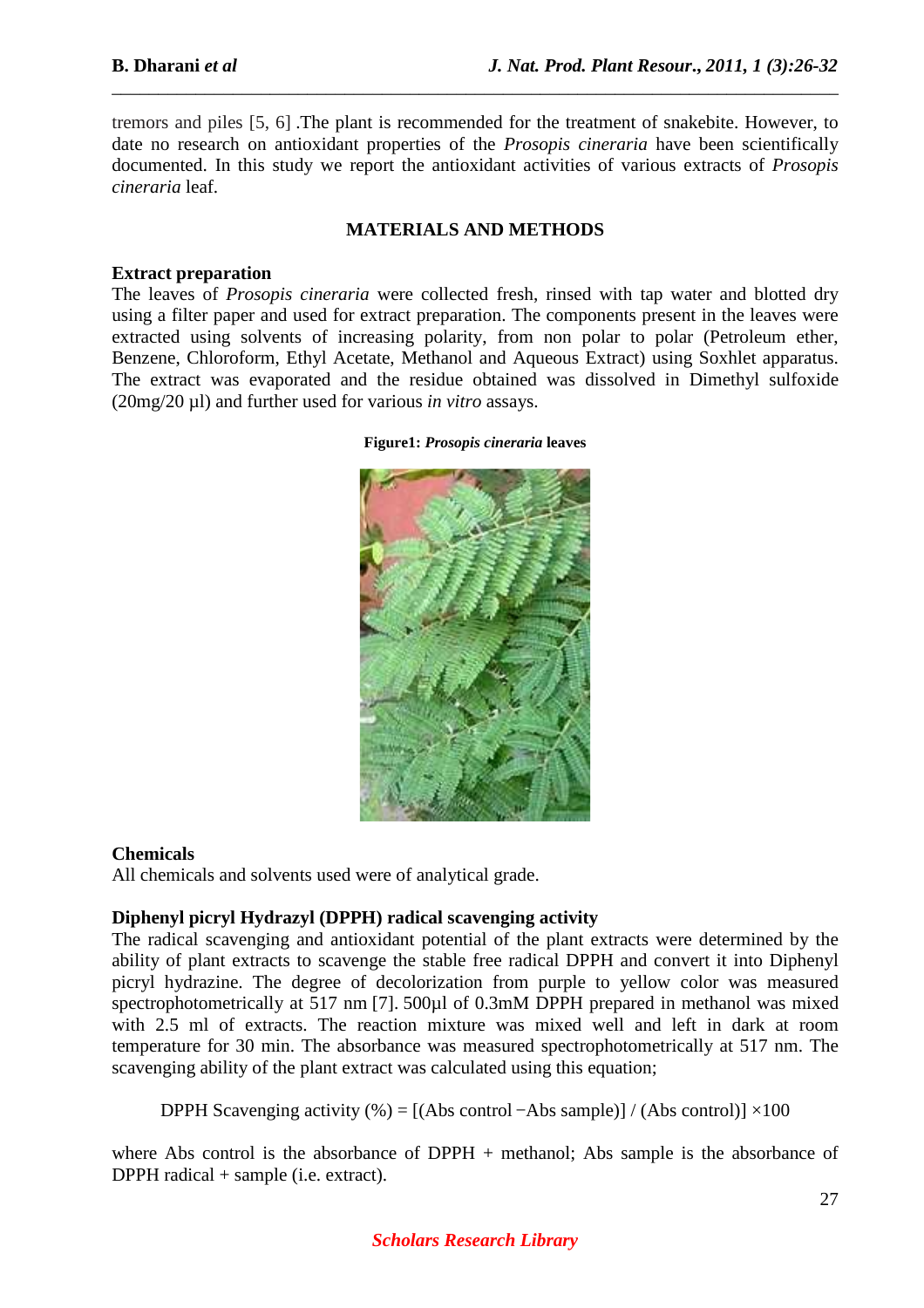## **Azino bis ethyl bezthiozoline sulphonic acid (ABTS) scavenging activity**

The percent inhibition of ABTS radical by plant extracts were determined by the ability of plant extracts to scavenge the cationic free radical ABTS. The extent of decolorization was measured at 745nm [8]. The working solution was prepared by mixing 7 mM ABTS solution and 2.45 mM potassium persulphate solution and allowed to react for 12 h at room temperature in the dark. The percent of scavenging inhibition capacity of  $ABTS<sup>+</sup>$  of the extract was calculated from the following equation:

*\_\_\_\_\_\_\_\_\_\_\_\_\_\_\_\_\_\_\_\_\_\_\_\_\_\_\_\_\_\_\_\_\_\_\_\_\_\_\_\_\_\_\_\_\_\_\_\_\_\_\_\_\_\_\_\_\_\_\_\_\_\_\_\_\_\_\_\_\_\_\_\_\_\_\_\_\_\_*

% inhibition = [(Abs control−Abs sample)] / (Abs control)] ×100

## **Hydrogen peroxide scavenging activity**

The ability of the plant extracts to scavenge Hydrogen peroxide radical was determined by measuring the decrease in absorbance at 230nm spectrophotometrically [9]. Plant extracts were mixed with 3.0 ml of 40 mM  $H_2O_2$  solution prepared in phosphate buffer (0.1 M pH 7.4) and incubated for 10 min. The absorbance of the solution was taken at 230 nm against blank solution containing the plant extract without  $H_2O_2$ .

Scavenging activity  $\left(\% \right) = \left[ \left( \text{Abs control} - \text{Abs sample} \right) \right] / \left( \text{Abs control} \right) \times 100$ 

# **Hydroxyl scavenging activity**

The extent of hydroxyl radical scavenging activity by plant extracts were measured calorimetrically by studying the reaction between Dexyribose and the plant extracts for hydroxyl radical generation with Fe3+/Ascorbatre/EDTA/H<sub>2</sub>O<sub>2</sub> system [10]. The assay quantifies the 2deoxyribose degradation product, by its condensation with TBA.

Scavenging activity  $(\% ) = [A0 - A1] / A0 \times 100$ 

Where A0 was the absorbance of the control and A1 was the absorbance in the presence of the samples.

## **Inhibition of Nitric oxide generation**

The extent of nitric oxide generation was studied using Griess reagent method [11]. Sodium nitroprusside in aqueous solution at physiological pH spontaneously generate nitric oxide which interacts with oxygen to produce nitrite ions determined by the use of Griess reagents. 300µl of 100 mM sodium nitroprusside dissolved in 0.5 ml phosphate buffer saline (pH 7.2) was mixed with plant extract .The mixture was incubated at 25°C. After 150 min, 0.5 ml of incubation solution was withdrawn and mixed with 0.5 ml of Griess reagent. The mixture was incubated at room temperature for 30 min. The absorbance was measured at 540 nm. The amount of nitric oxide radical was calculated following this equation

% inhibition of  $NO = Abs$  control / Abs sample  $\times 100$ 

**Statistical analysis used**: All the parameters studied were analyzed statistically using Sigma Stat statistical package (Version 3.1). One way ANOVA with P<0.05 was considered significant and, one way ANOVA followed by post-hoc Fischer analysis was done to test the levels of statistical significance.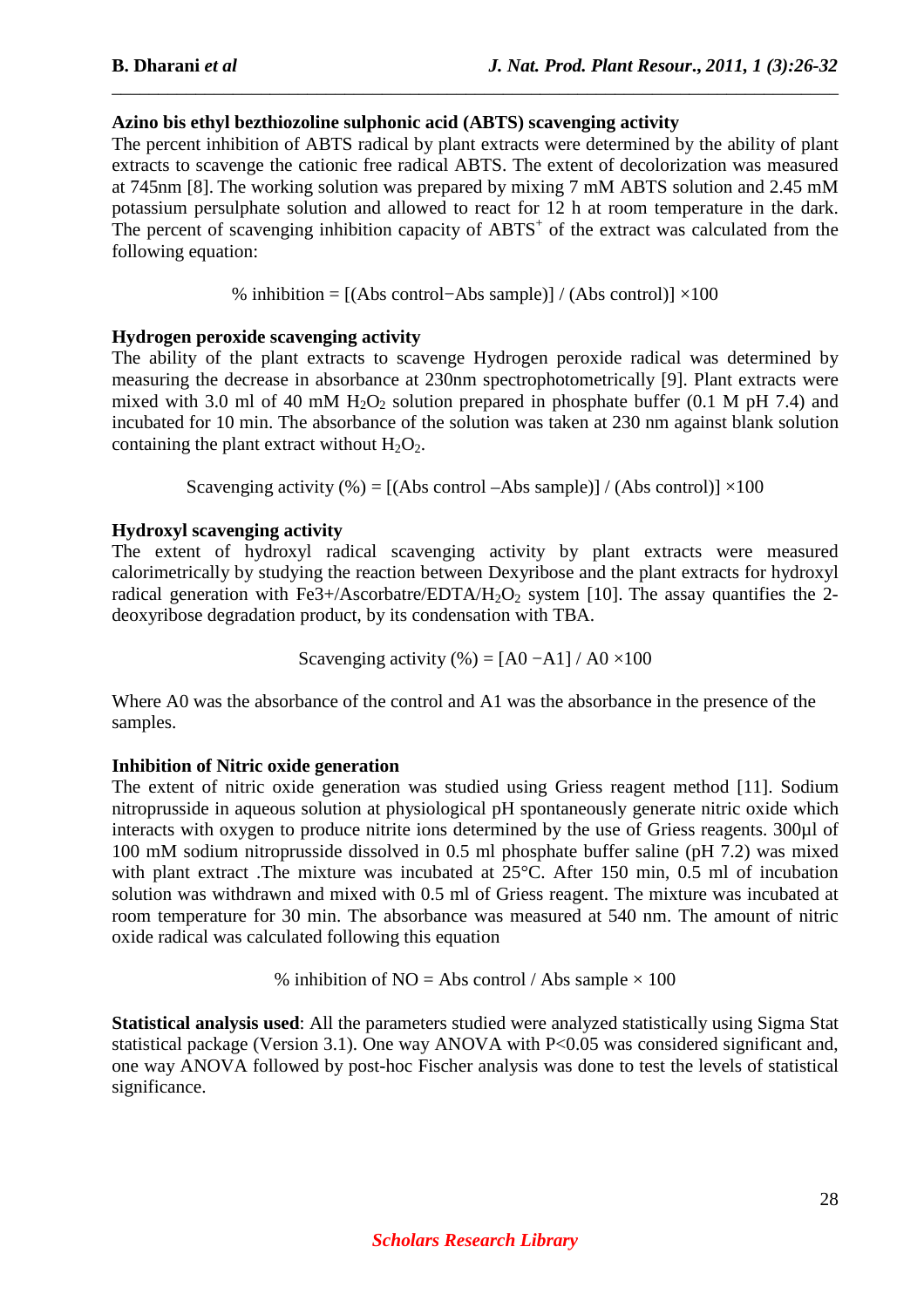#### **RESULTS**

*\_\_\_\_\_\_\_\_\_\_\_\_\_\_\_\_\_\_\_\_\_\_\_\_\_\_\_\_\_\_\_\_\_\_\_\_\_\_\_\_\_\_\_\_\_\_\_\_\_\_\_\_\_\_\_\_\_\_\_\_\_\_\_\_\_\_\_\_\_\_\_\_\_\_\_\_\_\_*

The percent scavenging activity of the different extracts of *Prosopis cineraria* leaves are shown in the Fig 2. From the results it is evident that all the six extracts of leaves could scavenge DPPH, ABTS and hydrogen peroxide radicals. Comparatively, the petroleum ether extract of leaves was less effective than the other extracts.





**Figure 3: PERCENT INHIBITION OF NITRIC OXIDE GENERATION** 



**Figure 4: HYDROXYL RADICAL SCAVENGING ACTIVITY** 

The extent of inhibition of nitric oxide generation *in vitro* in the presence of the extracts of leaves of *Prosopis cineraria* were determined and presented in Fig 3. All the extracts of leaves

## *Scholars Research Library*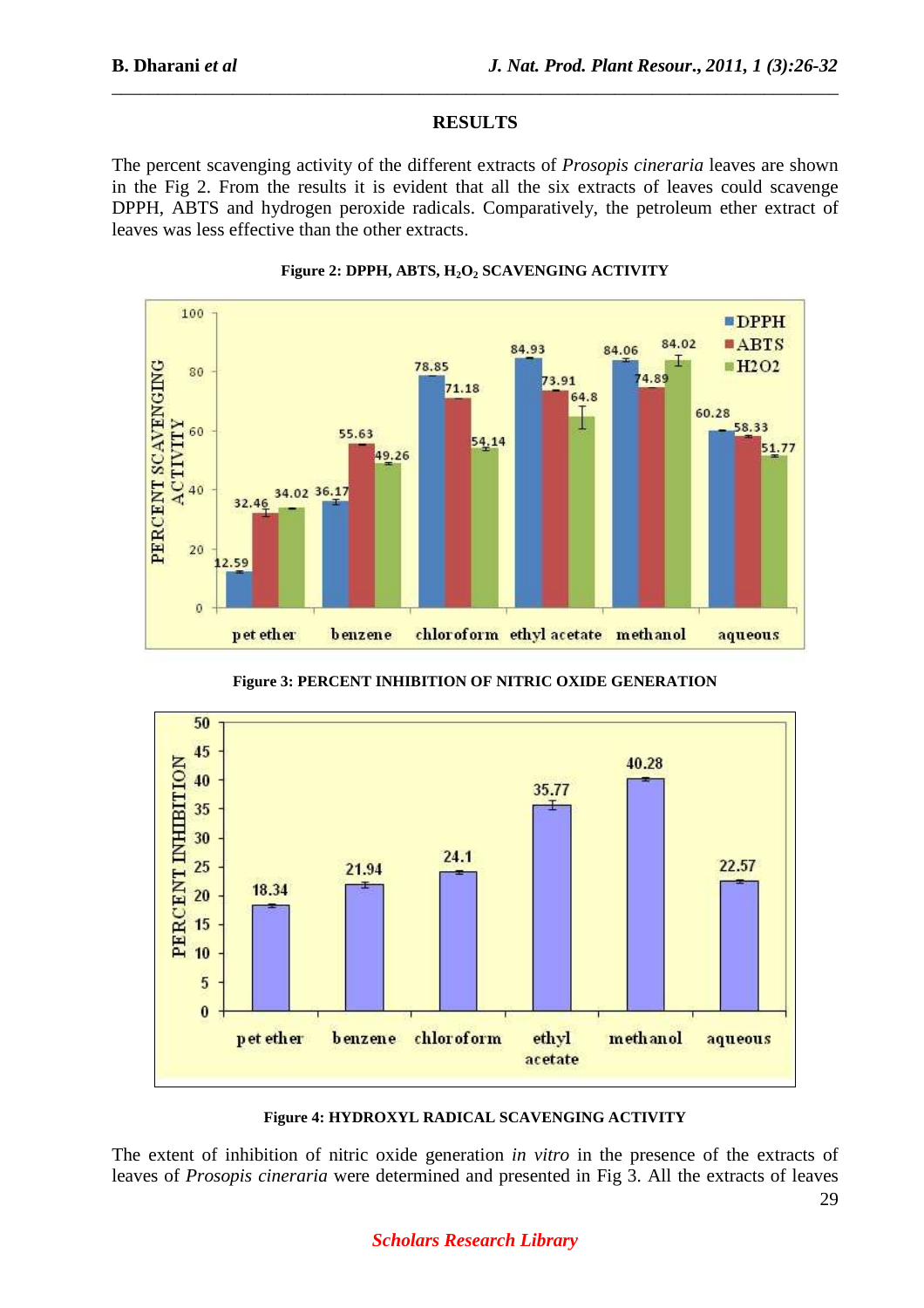showed inhibitory activity. The methanolic extract of leaves showed maximum activity. The effects of *Prosopis cineraria* on  $H_2O_2$ - induced damage to deoxyribose was quantified as the amount of TBARS formed, and the results are represented in Fig 4.  $H_2O_2$  exposure resulted in a steep increase in TBARS formation. Co treatment with plant extracts showed decrease in TBARS formation.

*\_\_\_\_\_\_\_\_\_\_\_\_\_\_\_\_\_\_\_\_\_\_\_\_\_\_\_\_\_\_\_\_\_\_\_\_\_\_\_\_\_\_\_\_\_\_\_\_\_\_\_\_\_\_\_\_\_\_\_\_\_\_\_\_\_\_\_\_\_\_\_\_\_\_\_\_\_\_*



The values of the positive control  $(H_2O_2)$  treated) group were fixed as 100% damage and the per cent damage in the other groups were calculated relative to this.

#### **DISCUSSION**

The present study was aimed to assess the antioxidant activity of *Prosopis cineraria* leaf extracts. Antioxidants are compounds that prevent the oxidation of essential biological macromolecules by inhibiting the propagation of the oxidizing chain reaction. Keeping in mind the adverse effects of synthetic antioxidants, researchers have channeled their interest in isolating natural antioxidants [12] which are very effective to control the oxidative stress and hence prevent the initiation of disease propagation. The result of DPPH scavenging activity assay in this study indicates that the plant was potently active. This suggests that the plant extract contain compounds that are capable of donating hydrogen to a free radical in order to remove odd electron which is responsible for radical's reactivity. Among six extracts ethyl acetate and methanolic extracts show maximum scavenging activity followed by chloroform and aqueous extracts. However, this study provides a definitive report about the free radical scavenging capacity of *Prosopis cineraria,* since the antioxidant activity of a drug may depend on the free radical scavenging activity [13]. The aqueous, methanolic and ethanolic extracts of *Melissa officinalis*, *Matricaria recuttia* and *Cymbopogan citrates* were found to possess DPPH scavenging activity [14]. The DPPH scavenging ability of *Prosopis cineraria* leaves implicate the strong medicinal properties of the plant. Another screening method for antioxidant activity is the ABTS radical cation decolourization assay. This assay is widely used to assess the antioxidant capacity. In the present investigation, this method showed results quite similar to those obtained in the DPPH reaction. Of the successively extracted *Aphanamixis polystachya*  bark with hexane, ethyl acetate, methanol and water, the methanolic extract possessed potent

#### *Scholars Research Library*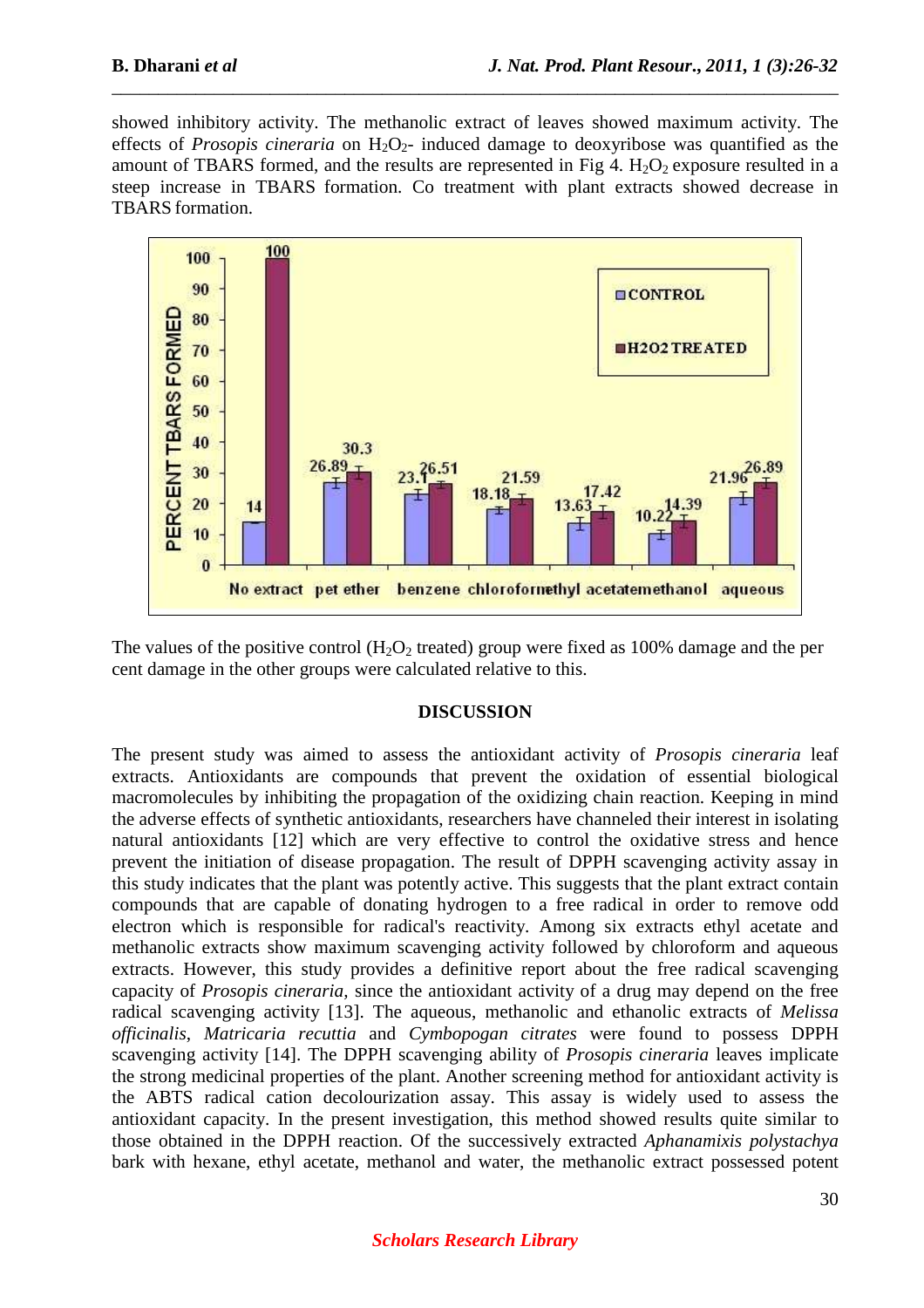ABTS scavenging activity [15]. The acetone, ethanol, methanol and water extracts from seed and calyx parts of persimmon (*Diospyros kaki* cv. Fuyu) fruit had relatively strong ABTS radical scavenging activity, exhibiting high antioxidant capacity. The highest ABTS activity was detected in the ethanol extract [16].With the support of the above studies, the ability of *Prosopis cineraria* leaf extracts in effectively scavenging ABTS radicals reveals the strong radical scavenging potential of the leaves. Hydrogen peroxide is a normal cellular metabolite that is continuously generated and maintained at low concentration. The ability of *Prosopis cineraria* leaf extracts to scavenge hydrogen peroxide in an in *vitro* system was carried out in the present study and the results revealed that the ethyl acetate and methanolic extracts exhibited a strong scavenging effect against hydrogen peroxide. The petroleum ether fraction of *Coccinia grandis*  showed strong  $H_2O_2$  scavenging activity followed by chloroform and ethyl acetate fractions [17]. From the results of our study, it is clear that *Prosopis cineraria* leaf extracts can effectively scavenge  $H_2O_2$ , which shows the strong antioxidant activity of the leaves. Hydroxyl radical is the most reactive among the ROS. The effect of *Prosopis cineraria* leaf extracts on hydroxyl radicalinduced damage to deoxy ribose was analysed. The results showed that all the six extracts exhibited strong protection against hydroxyl radical, with the methanolic extract having maximum activity than the other five. The methanol extract of *Lagerstroema speciosa* L. showed higher hydroxyl radical scavenging activity when compared to the ethyl acetate, ethanol and water extracts [18]. The ethanol extract of the leaves of *Stachytarpheta angustifoliav* [19] efficiently inhibited hydroxyl radicals. From the results obtained, it is evident that *Prosopis cineraria* leaf extracts possess very good hydroxyl radical scavenging activity. The available literatures are supportive to our results. The leaf extracts of *Prosopis cineraria*, were analysed for their effect on the inhibition of NO generation. The results revealed that the methanolic extract and ethyl acetate extract exhibited maximum inhibition. The various extracts (methanol, hexane and ethyl acetate) of the shoots of *Anacardium occidentale* were measured for their antioxidant activities, the methanolic extract exhibited the maximum scavenging of superoxide anion and nitric oxide radicals [20]. Among the four fractions of *Geranium sibiricum*, the ethyl acetate fraction showed the highest nitric oxide scavenging activity [21]. With these literatures, it is clear that *Prosopis cineraria* leaf extracts exhibited good nitric oxide scavenging activity, which reiterated the strong antioxidant potential of the leaves.

*\_\_\_\_\_\_\_\_\_\_\_\_\_\_\_\_\_\_\_\_\_\_\_\_\_\_\_\_\_\_\_\_\_\_\_\_\_\_\_\_\_\_\_\_\_\_\_\_\_\_\_\_\_\_\_\_\_\_\_\_\_\_\_\_\_\_\_\_\_\_\_\_\_\_\_\_\_\_*

Thus, the present study found that *Prosopis cineraria* leaves have effective *in vitro* antioxidant and radical scavenging activity.

## **CONCLUSION**

Methanolic and ethyl acetate extract of *Prosopis cineraria* leaves showed to have maximum scavenging activity followed by chloroform and aqueous extract. On comparing the two extracts, methanolic extract of leaves were found to possess maximum scavenging activity indicating that leaves possesses good antioxidant activity. This is indicative of the fact that the active components get extracted in the methanolic extract and are responsible for their radical scavenging ability.

#### **REFERENCES**

[1] JK, Hellmann; S,Miinter; M, Wink and F, Frischknecht. *PLoS ONE* **2010**; 5: e8682. [2] RP, Rastogi and BN, Mehrotra. Compendium of Indian Medicinal plants: A CDRI Series, Lucknow, Publication and information Directorate, New Delhi, 4th vol, **1995**, 597. [3] N.A.S. Firewood crops. Shrub and tree species for energy production. National Academy of Sciences, Washington D C, **1980a**.